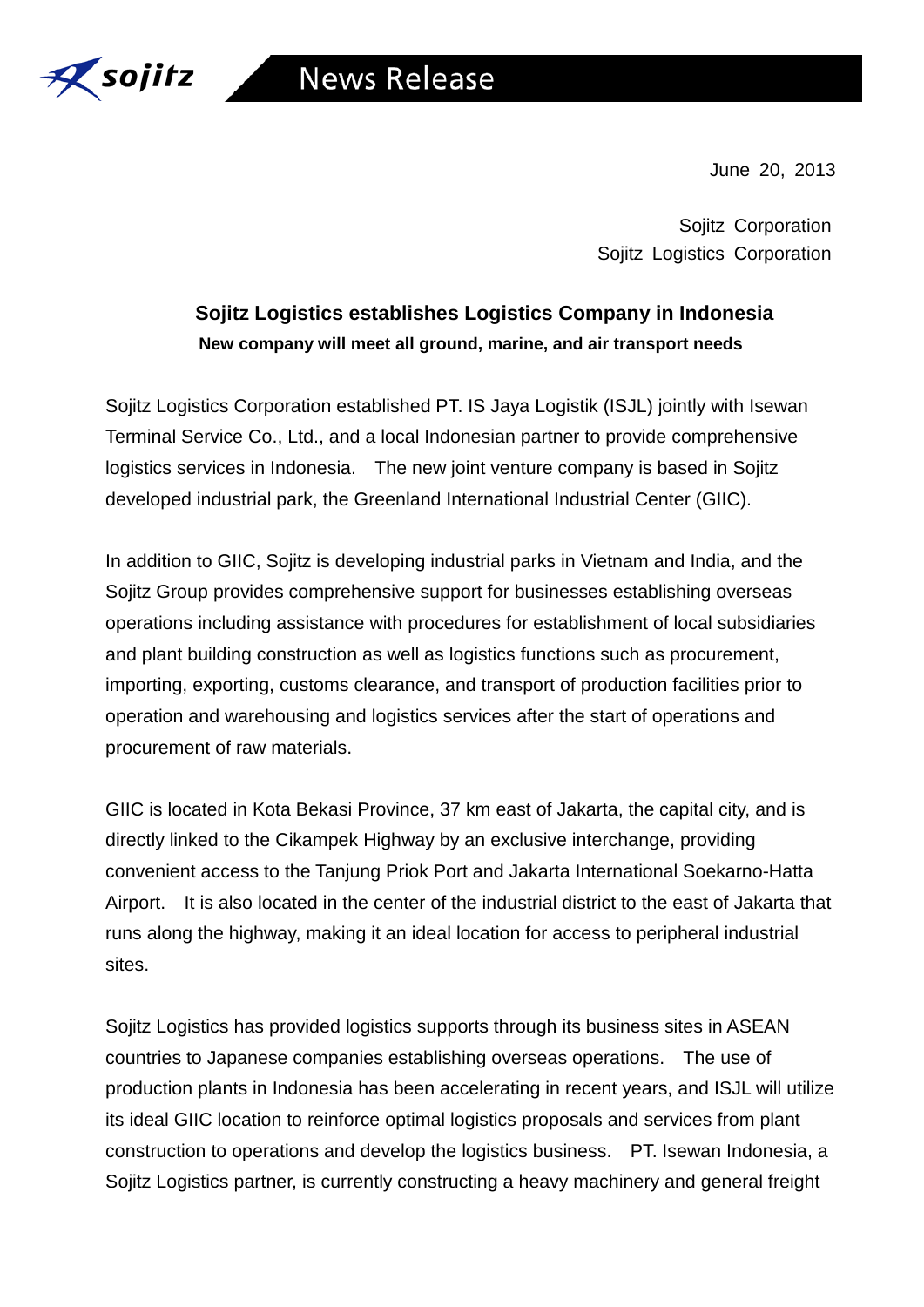

warehouse (equipped with a 30-ton overhead crane) at its 8.8 ha site within the GIIC and will enhance Industrial Park Logistics Services (IPLS) not only for companies located in the park but for businesses located throughout the Jakarta region.

The Annual economic growth of Indonesia has been staying over 6% for the past five years and has maintained the most stable economic growth compare to the other ASEAN countries. As a result of the growth in GDP, internal demand for motorcycles, automobiles, and household electronics are the main factor of driving the Indonesian economy. In the automobile industry, 2012 new car sales reached over 1 million units sales(1.11 million units) and increasing vehicles sales are expecting in 2013 from providing more economical fuel efficiencies vehicle such as compact cars.

In addition, Indonesia is signing free-trade agreements both inside and outside ASEAN and its importance as a production site is increasing, giving rise to the need to distribute the various risks caused by over concentration and to build solid production systems. As a result, ground, marine, and air transport needs are increasing not only within ASEAN, but also with India and China as ASEAN is treated as one region, sharing components.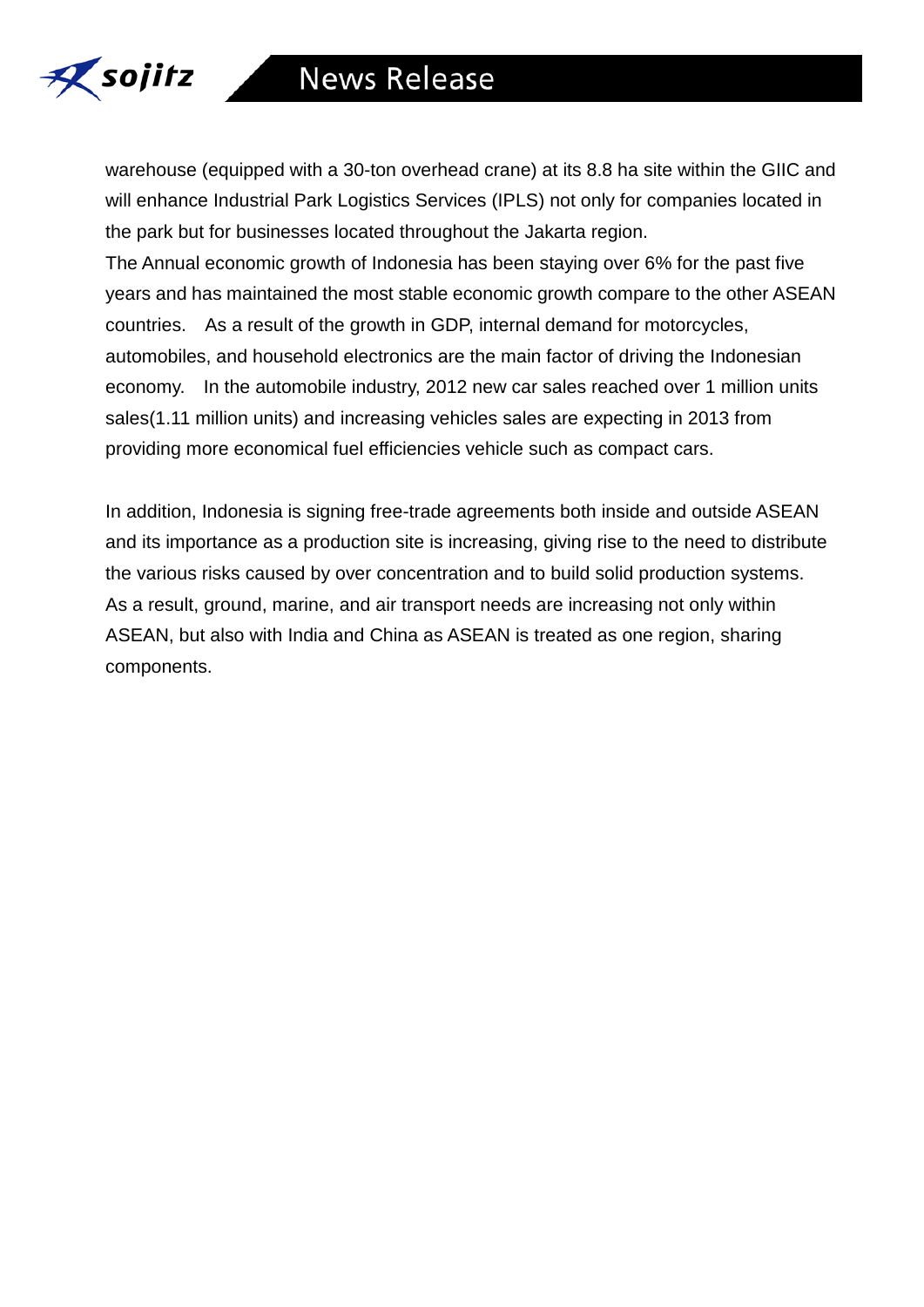



Location of ISJL

| Name:                       | PT. IS Jaya Logistik                                                |
|-----------------------------|---------------------------------------------------------------------|
| Location:                   | In a PT. Isewan Indonesia warehouse (near the GIIC entrance)        |
| Capital:                    | 17.2 billion rupiah (approximately 180 million yen)                 |
| Shareholders:               | Sojitz Logistics: $24.5\%$                                          |
|                             | PT. Isewan Indonesia: 24.5%                                         |
|                             | Local partner (MBL): 51.0%                                          |
| Start of operations:        | Scheduled for July 2013                                             |
| <b>Business activities:</b> | Domestic logistics services (IPLS, domestic logistics,              |
|                             | warehousing services, etc.)                                         |
|                             | International logistics services (integrated transport services for |
|                             | facilities and machinery, CBTS, import and export forwarding        |
|                             | services, customs clearance services, etc.)                         |

#### **Overview of ISJL**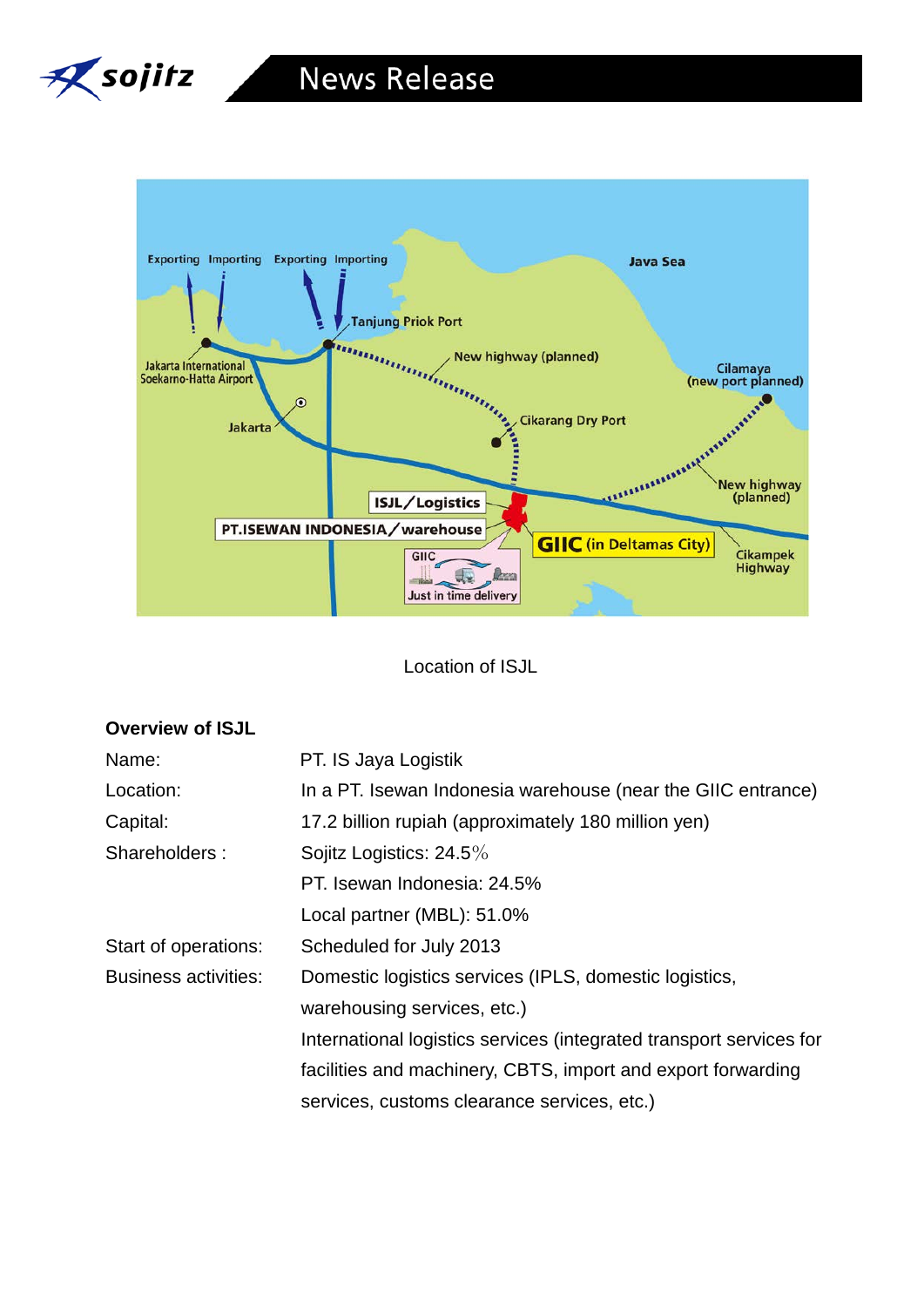

## **Overview of GIIC**

An industrial park located within Deltamas City, an integrated urban development project (total land area of approximately 3000 ha includes industrial parks, residential and commercial districts, and Kota Bekasi public facilities) being developed jointly with Sinar Mas Group, Indonesia's largest Chinese-owned conglomerate.

| Official name: | Greenland International Industrial Center                  |
|----------------|------------------------------------------------------------|
| Land area:     | Approximately 1,300 ha (Phase I: 700 ha, Phase II: 600 ha) |

### **Overview of PT. Isewan**

| Name:                       | PT. Isewan Indonesia                                               |
|-----------------------------|--------------------------------------------------------------------|
| Location:                   | Near the entrance of the GIIC (Greenland International Industrial  |
|                             | Center (GIIC) Block AA No. 26, Kota Deltamas, Desa Sukamahi,       |
|                             | Cikarang Pusat, Bekasi, Indonesia)                                 |
| Representative:             | Tadashi Ito                                                        |
| Established:                | 2012                                                               |
| Capital:                    | \$20 million (approximately 2 billion yen) (wholly owned by Isewan |
|                             | Terminal Service Col. Ltd.)                                        |
| <b>Business activities:</b> | Warehousing                                                        |

## **Overview of IPLS**

Industrial Park Logistics Services (IPLS) are one-stop solutions that provide full support to customers that are establishing operations in overseas industrial parks. Sojitz Logistics makes use of this extensive experience and lowball information network to assemble individual services for each customers and promises to reduce customer burdens.

## **Services**

- Overseas development survey support
- Comprehensive management of plant facility import schedules and consulting on tax exemption procedures
- Centralized management of production facility transport and relocation
- Procurement of support and transport management for raw materials and semi-finished products